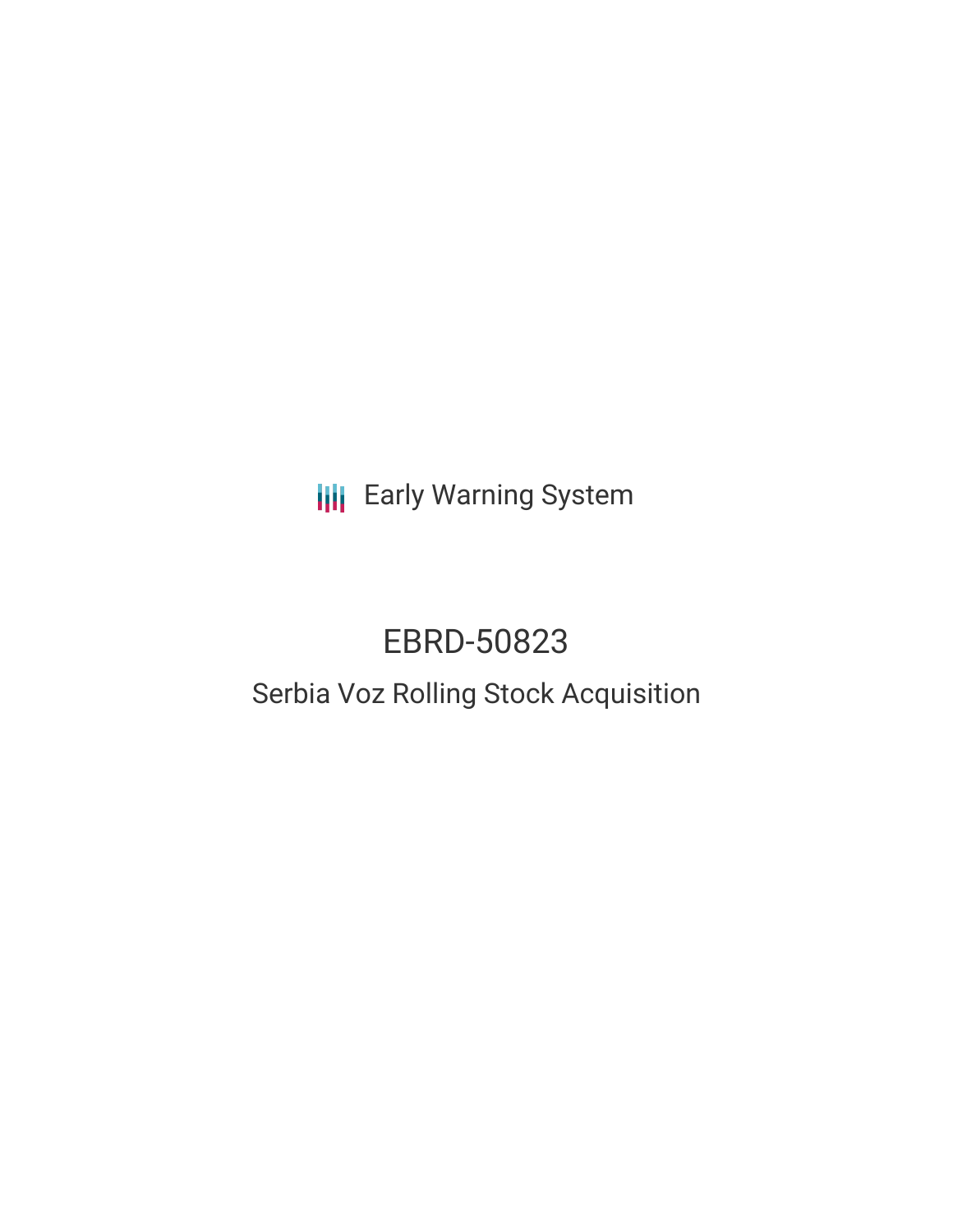

#### **Quick Facts**

| <b>Countries</b>               | Serbia                                                  |
|--------------------------------|---------------------------------------------------------|
| <b>Financial Institutions</b>  | European Bank for Reconstruction and Development (EBRD) |
| <b>Status</b>                  | Proposed                                                |
| <b>Bank Risk Rating</b>        | B                                                       |
| <b>Voting Date</b>             | 2019-10-30                                              |
| <b>Borrower</b>                | Srbija Voz JSC                                          |
| <b>Sectors</b>                 | Transport                                               |
| <b>Investment Type(s)</b>      | Loan                                                    |
| <b>Investment Amount (USD)</b> | \$112.60 million                                        |
| <b>Project Cost (USD)</b>      | \$112.60 million                                        |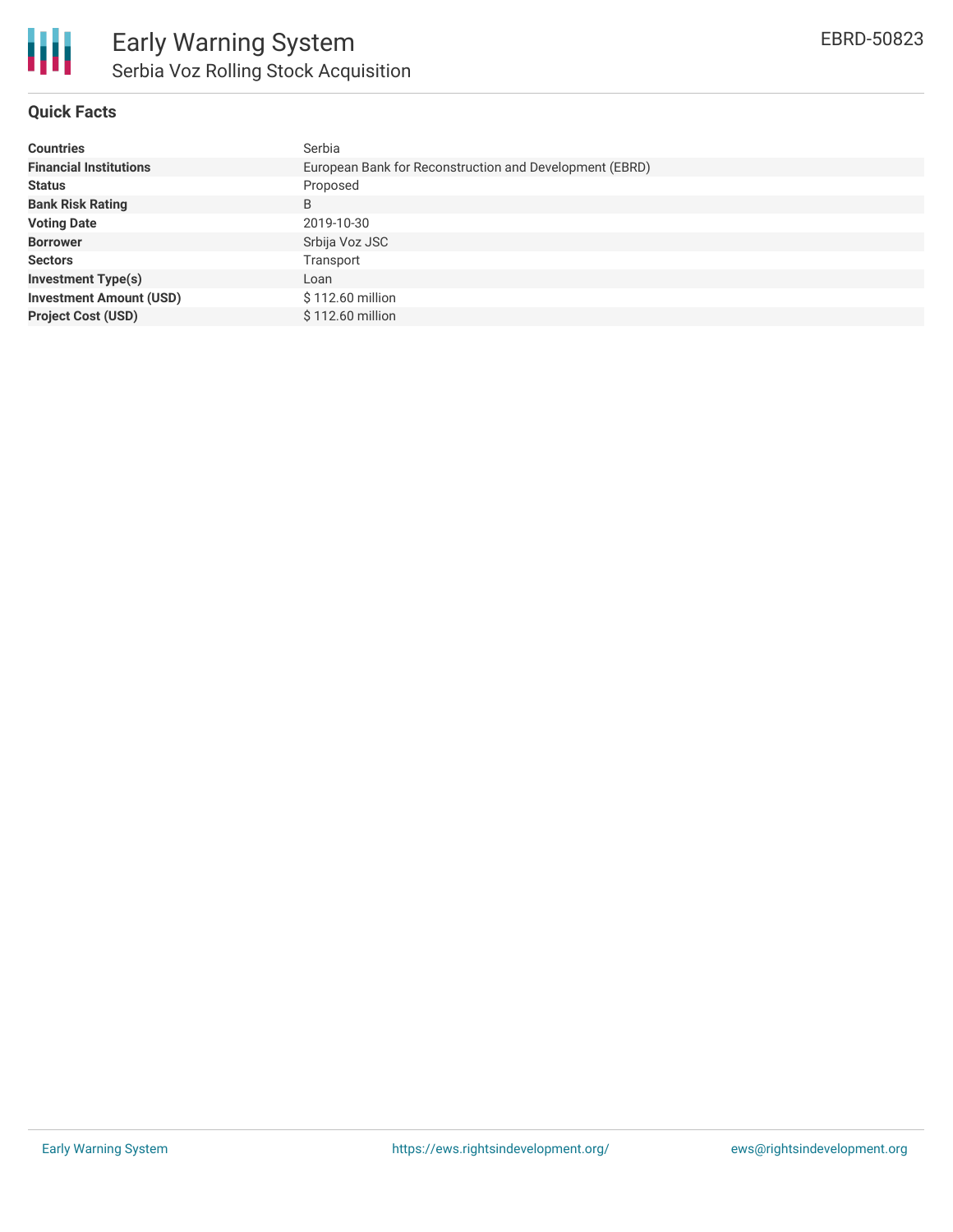

#### **Project Description**

According to the Bank's website, this project finances the purchase of approximately 18 new Electric Multiple Units (EMUs) as a part of Serbia Voz' rolling-stock renewal programme.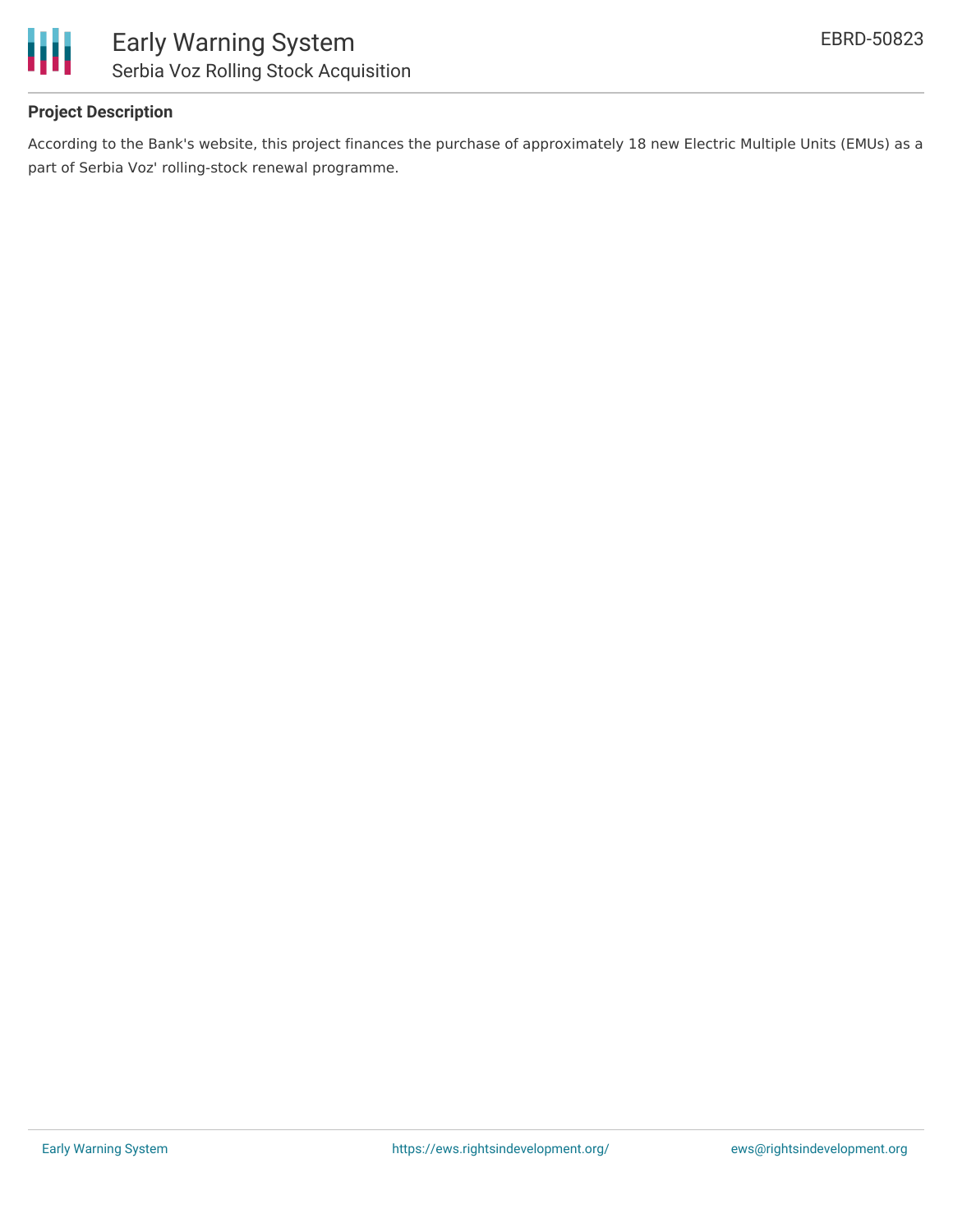#### **Investment Description**

European Bank for Reconstruction and Development (EBRD)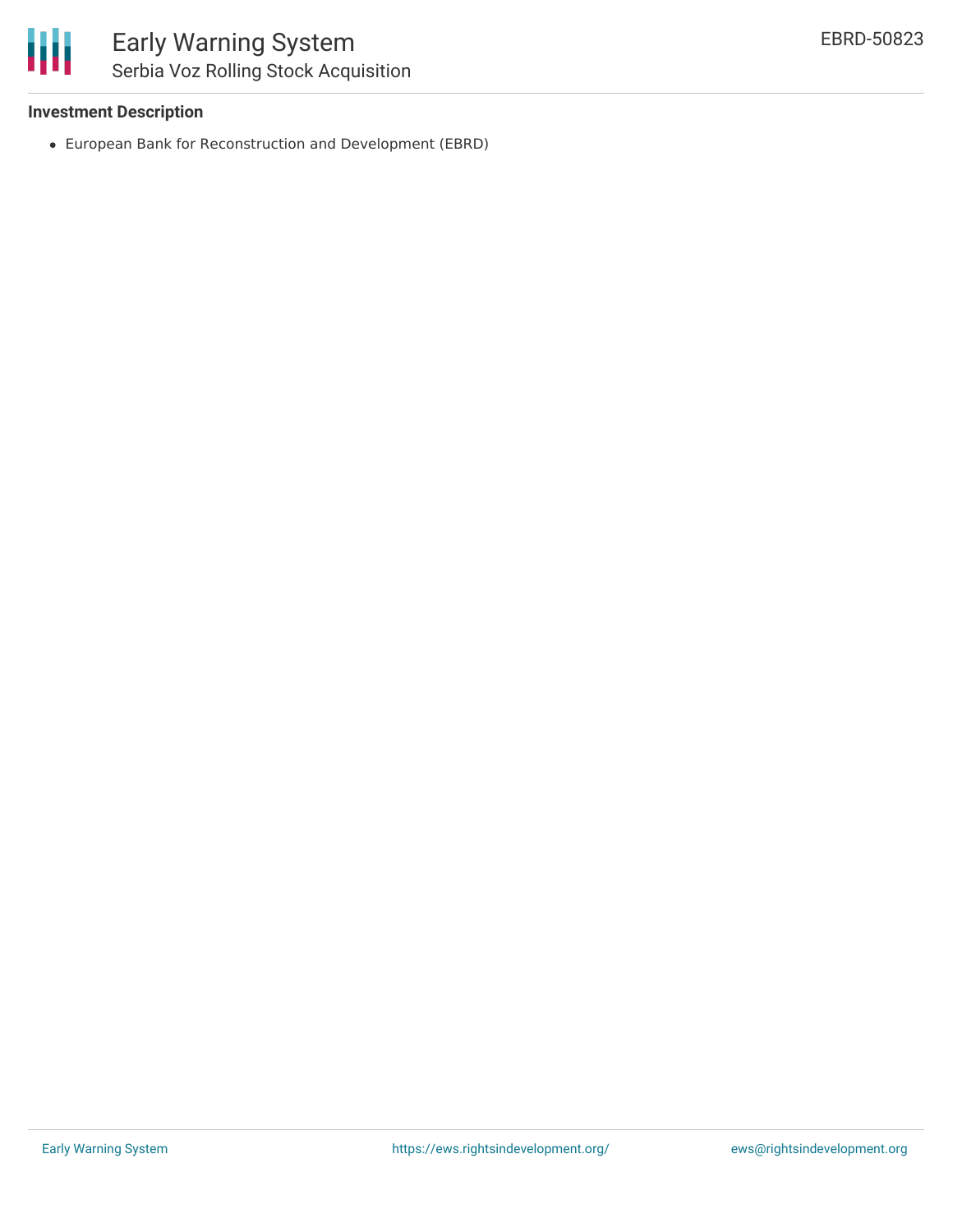

#### **Private Actors Description**

Serbia Voz is the passenger operator society that was created in August 2015 through the unbundling of the verticallyintegrated JSC Serbian Railways. It is fully owned by the Government of Serbia represented by the Ministry of Construction, Transport and Infrastructure.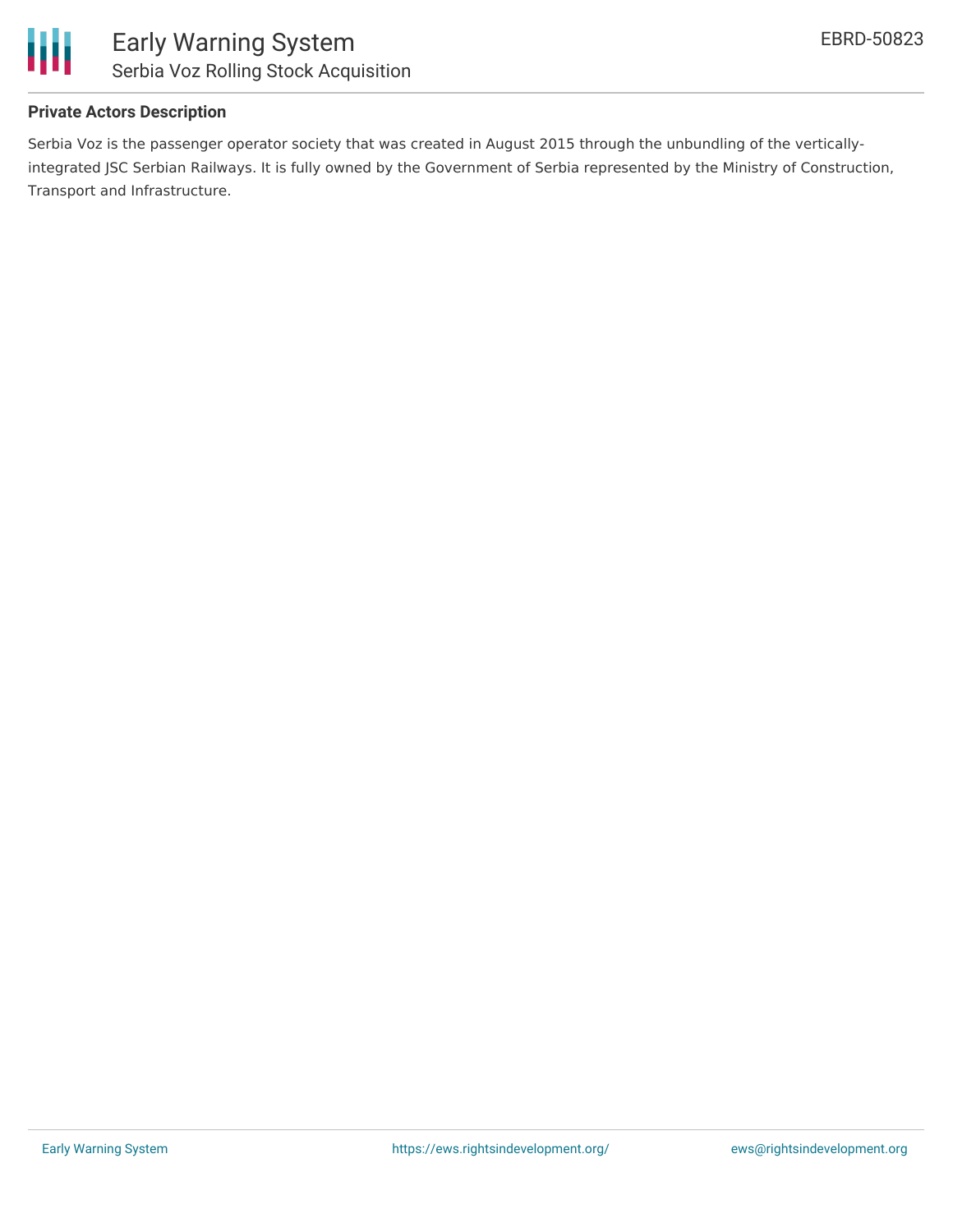

### Early Warning System Serbia Voz Rolling Stock Acquisition

| <b>Private Actor 1</b> | <b>Private Actor</b><br>Role | <b>Private Actor</b><br>1 Sector | <b>Relation</b> | <b>Private Actor 2</b> | <b>Private Actor</b><br>2 Role | <b>Private Actor</b><br>2 Sector |
|------------------------|------------------------------|----------------------------------|-----------------|------------------------|--------------------------------|----------------------------------|
| $\sim$                 | $\overline{\phantom{a}}$     |                                  | $\sim$          | Srbija Voz JSC         | Client                         |                                  |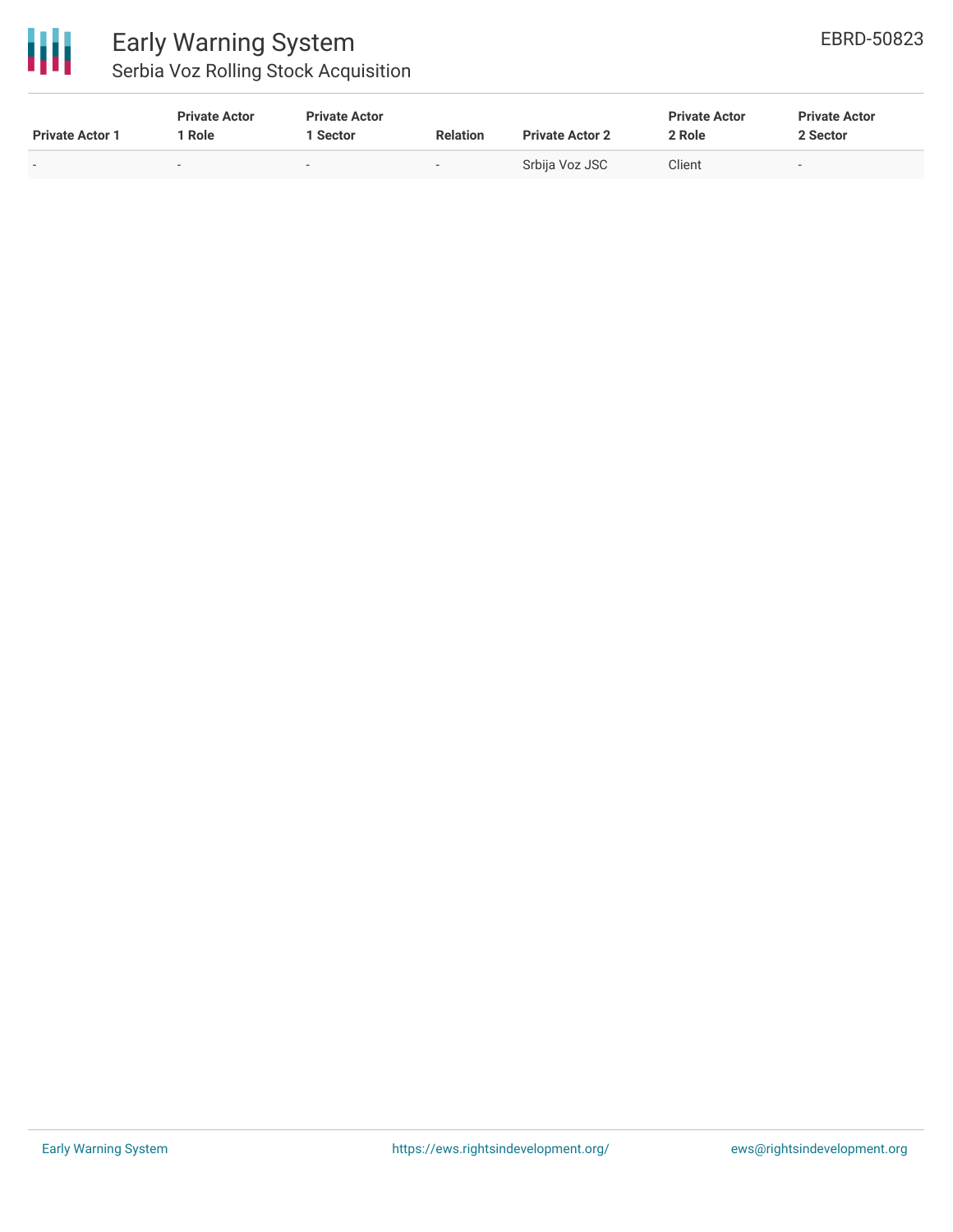

#### **Contact Information**

Djordje Prokic [djordje.prokic@srbrail.rs](mailto:djordje.prokic@srbrail.rs) +381648452909 Nemanjina 6 Beograd Serbia

#### **ACCOUNTABILITY MECHANISM OF EBRD**

The Project Complaint Mechanism (PCM) is the independent complaint mechanism and fact-finding body for people who have been or are likely to be adversely affected by an European Bank for Reconstruction and Development (EBRD)-financed project. If you submit a complaint to the PCM, it may assess compliance with EBRD's own policies and procedures to prevent harm to the environment or communities or it may assist you in resolving the problem that led to the complaint through a dialogue with those implementing the project. Additionally, the PCM has the authority to recommend a project be suspended in the event that harm is imminent. You can contact the PCM at pcm@ebrd.com or you can submit a complaint online using an online form, http://www.ebrd.com/eform/pcm/complaint form?language=en. You can learn more about the PCM and how to file a complaint at http://www.ebrd.com/work-with-us/project-finance/project-complaint-mechanism.html.